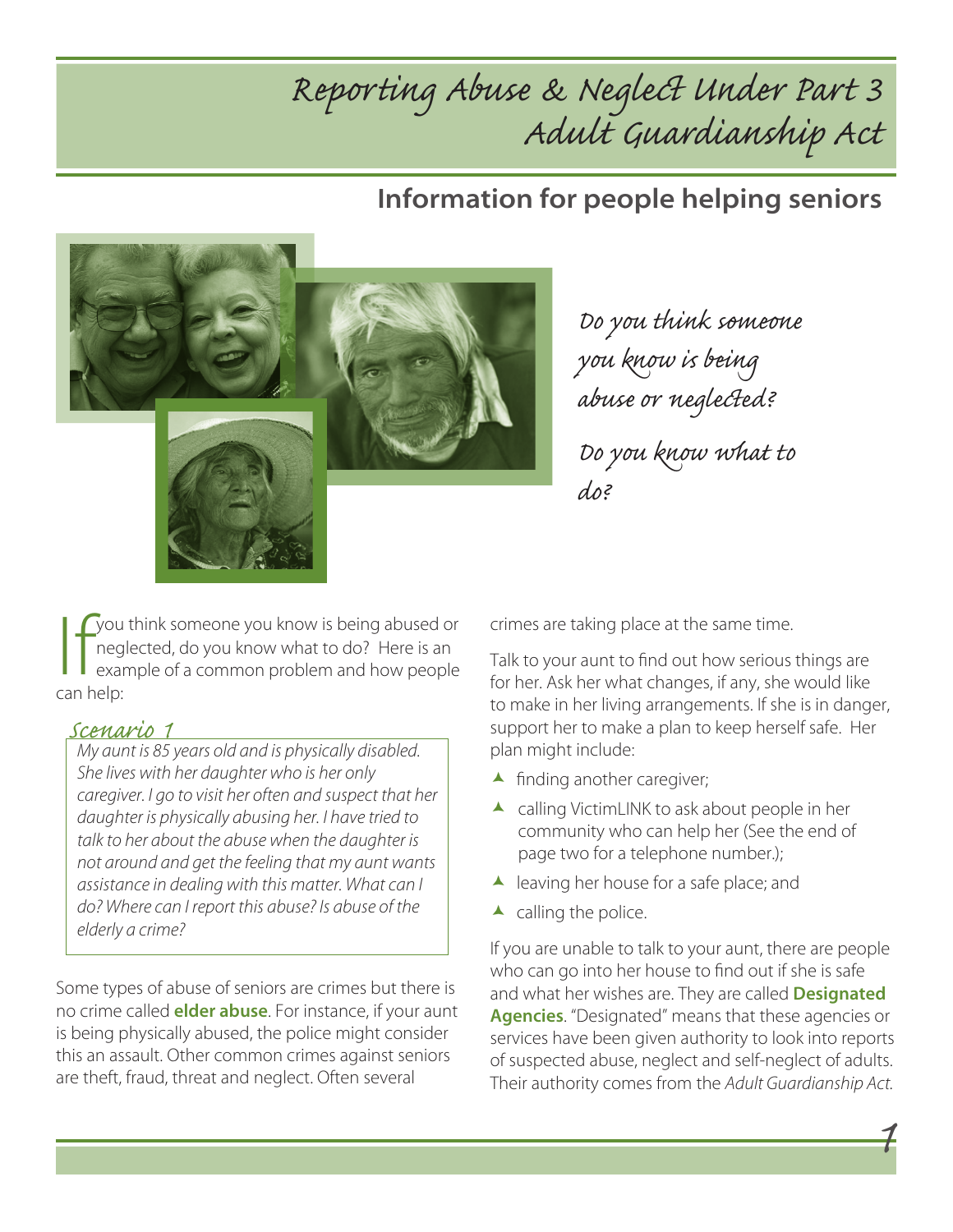

## Reporting Abuse & Neglect Under Part 3 Adult Guardianship Act

The adults covered by this legislation are people over age 19 who are abused or neglected and not able to seek help for themselves due to:

- $\blacktriangle$  physical restraint;
- $\blacktriangle$  mental or physical disability; or
- $\blacktriangle$  illness or injury that affects their ability to make decisions about the abuse or neglect.

The designated agencies are:

- $\blacktriangle$  The five regional health authorities in BC whose staff working in Home and Community Care and Mental Health look into suspected abuse and neglect situations involving adults, including almost all seniors; and
- $\triangle$  Community Living Services of in the Ministry of Children and Family Development. Their staff would be responsible for looking into abuse and neglect of adults who have a developmental disability and who are eligible for their service.

As your aunt has a physical disability, it is quite possible that she has had some contact in the past with **Home and Community Care** services. Call them. The health care staff person will visit your aunt to ask her what support she would like and connect her to community services that can help her.

If the designated agency suspects a crime is being committed and your aunt is not able to seek help for herself due to a physical restraint (like being locked in her room or tied to a chair), or mental or physical disability, they have to make a report to the local police.

#### **SAFETY**

Why should the police be involved? People who do research tell us that the risk of abuse and neglect is greater for people with disabilities. They are often

victimized over and over again by the same people. The most dangerous time is when the abuser fears that someone will find out about the crime. Do not leave a senior who has been abused alone with a suspected abuser.

It is very important that anyone who becomes aware of abuse deals effectively with the safety issues. The police and other people working in the criminal justice system are knowledgeable about these dangers and have experience in offering protection.



The most dangerous time is when the abuser fears that someone will find out about the crime.

2

#### FINDING DESIGNATED AGENCIES AND OTHER RESOURCES

There is usually a designated agency in each community that you can call to report abuse of vulnerable adults in that community. For specific numbers for designated agencies and other agencies who can help in your community, you can go to the Public Guardian and Trustee website www. trustee.bc.ca. Click on Getting Support and Reporting Abuse and then scroll down until you see Community Numbers to Report Situations of Adult Abuse and Neglect.